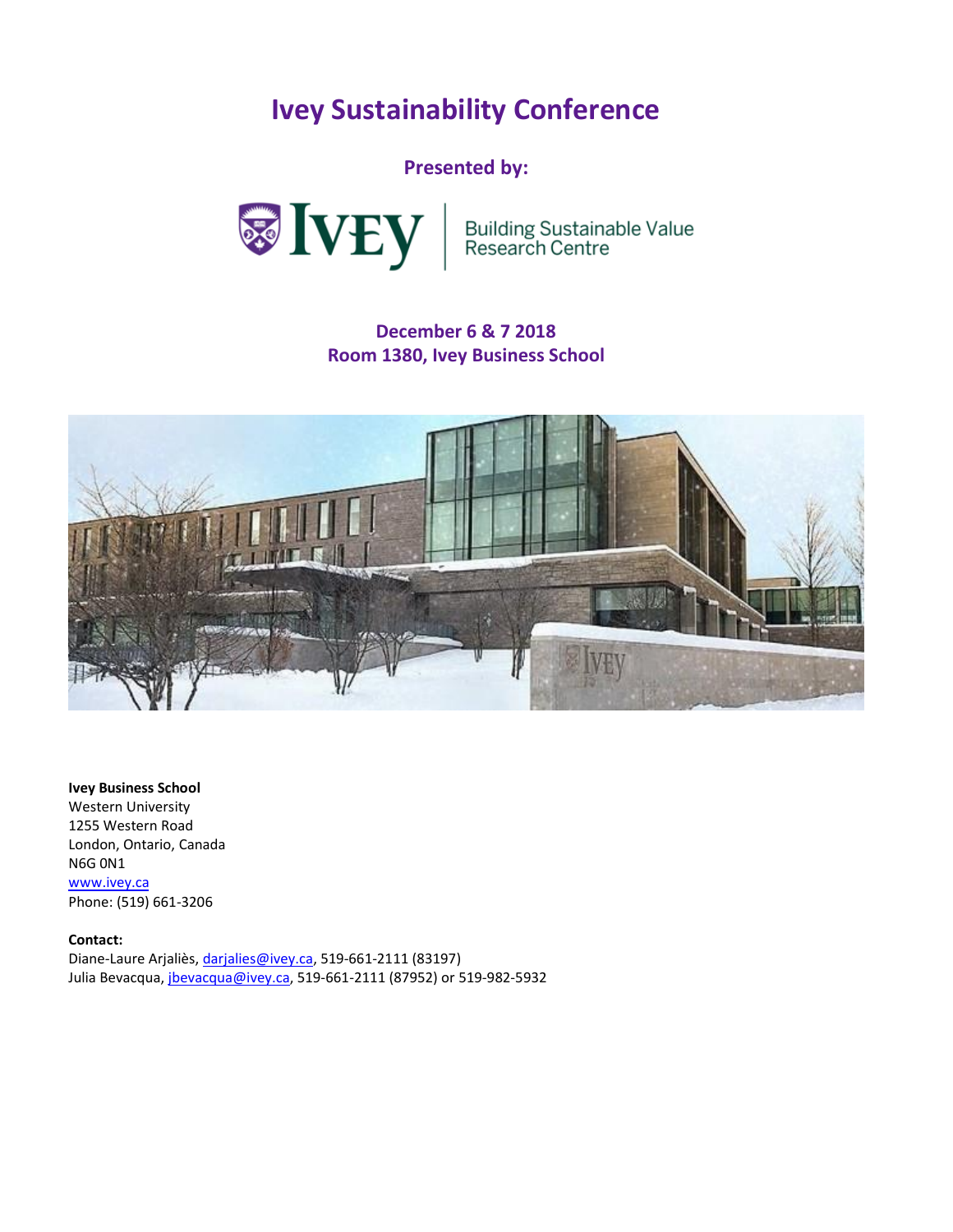# **Land Acknowledgement**

Western University is situated on the traditional territories of the Anishinaabeg, Haudenosaunee, Lunaapeewak and Attawandaron peoples, who have longstanding relationships to the land and region of southwestern Ontario and the City of London. The local First Nation communities of this area include Chippewas of the Thames First Nation, Oneida Nation of the Thames, and Munsee Delaware Nation. In the region, there are eleven First Nation communities and a growing Indigenous urban population.

Western values the significant historical and contemporary contributions of local and regional First Nations and all of the Original peoples of Turtle Island (North America).

## **Foreword**

Business schools through their diffusion of management skills and ideas are playing an increasing role in the governance of our organizations, societies and environment. Such hegemony has led to both positive and negative outcomes. The time is now for business schools to take the lead of the global movement towards sustainable development – development that provides for the needs of organizations and society, both today and tomorrow.

The purpose of the Ivey Sustainability Conference is to create an inclusive community of scholars who are eager to push the frontiers of knowledge towards sustainable development. Researchers from all disciplines and career stages are welcome to attend and participate in the conference. At a time when intellectual discourse seems to be divisive, we hope that, through this conference, we can build safe, stimulating arenas for the scientific community to engage and grow intellectually, in order to assure the prosperity for all.

### **Internet Access**

For your convenience, you can access the Ivey Business School internet network on any wi-fi enabled device while attending the conference. Guests can join the "uwosecure-v2" wireless network and use the following login to gain access:

Login: ivey.guest@ivey.ca Password: iv3ygu35t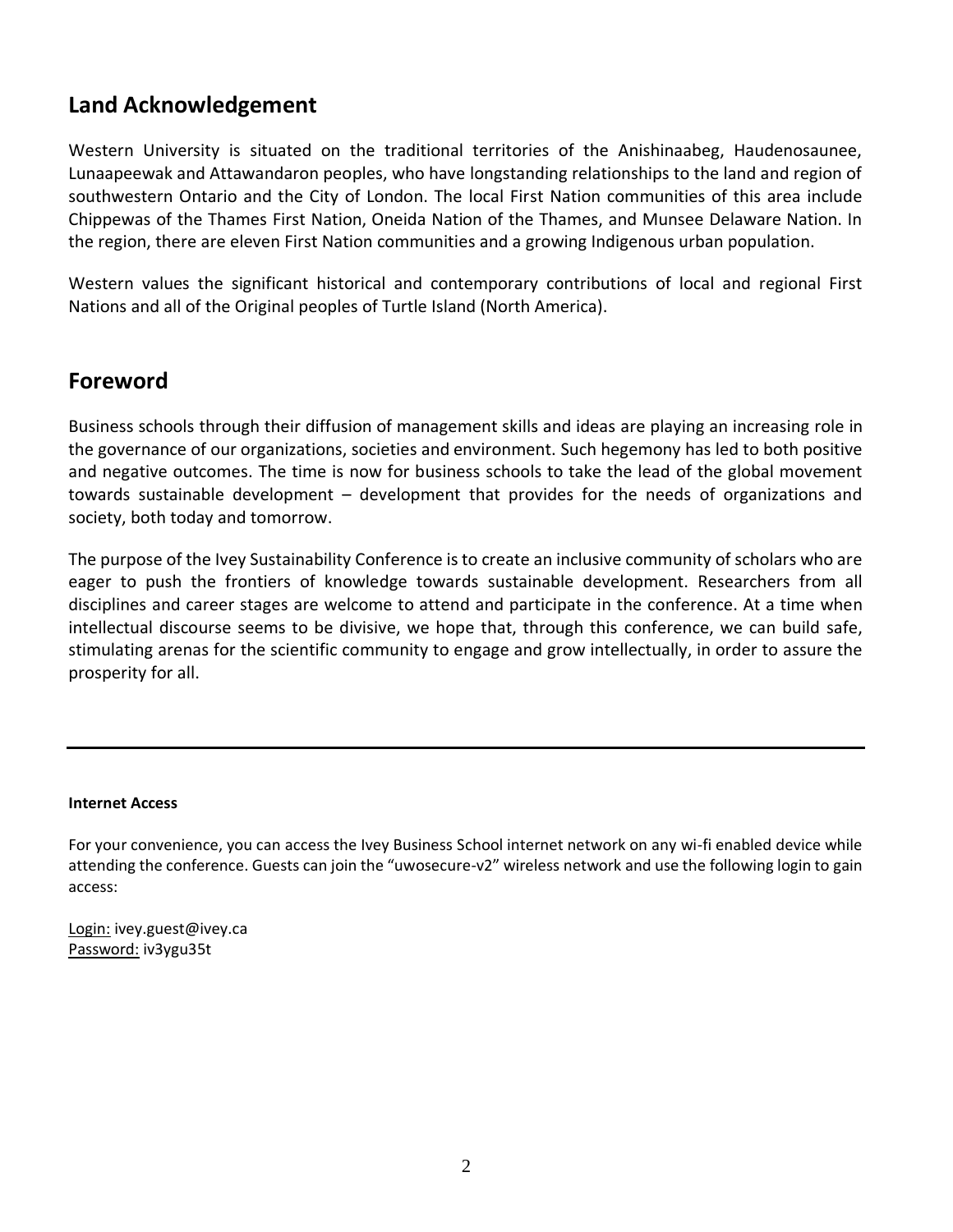# **Agenda**

# **Thursday 6 December**

| $12.30 - 13.00$ | Room open (1380) and coffee, light snacks available                                                              |
|-----------------|------------------------------------------------------------------------------------------------------------------|
| $13.00 - 13.15$ | <b>Introduction by Diane-Laure Arjaliès</b>                                                                      |
| $13.15 - 13.45$ | Push our thinking kick-off by Vanessa Ambtman Smith and Clint Jacobs                                             |
| $13.45 - 14.45$ | <b>Presentation by Janelle Knox-Hayes</b>                                                                        |
|                 | Conceptualizing Sustainable Development from the Standpoint of Values: The Case<br>of Iceland                    |
| $14.45 - 15.15$ | Local Researchers' Lightning Spots (I)                                                                           |
| $15.15 - 15.45$ | <b>Tea Break</b>                                                                                                 |
| $15.45 - 16.45$ | <b>Presentation by Jerry Davis</b>                                                                               |
|                 | Organization Theory and the Dilemmas of a Post-Corporate Economy                                                 |
| $16.45 - 17.15$ | Local Researchers' Lightning Spots (II)                                                                          |
| $17.15 - 18.00$ | Push our thinking discussion with Clint Jacobs and Vanessa Ambtman Smith,<br>facilitated by Diane-Laure Arjaliès |
| $18.00 - 21.00$ | Cocktails and Dinner - Everybody is welcome.                                                                     |
|                 | Leenders Lounge, Ivey Business School                                                                            |

**Should you have any questions during the conference, please do not hesitate to speak to Diane-Laure Arjaliès [\(darjalies@ivey.ca\)](mailto:darjalies@ivey.ca)) or Julia Bevacqua [\(jbevacqua@ivey.ca](mailto:jbevacqua@ivey.ca) or 519-982-5932).**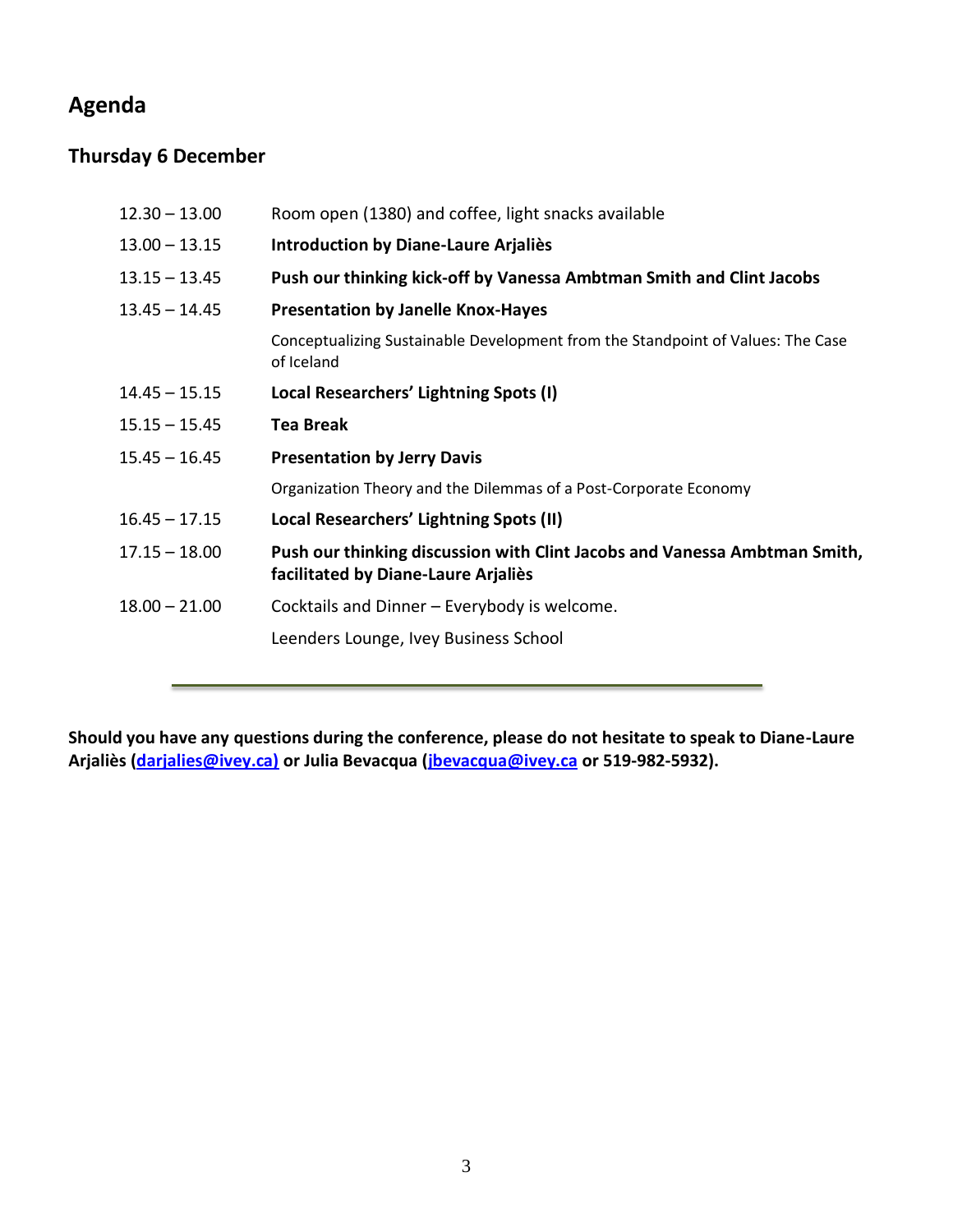## **Friday 7 December**

| $8.50 - 9.10$   | Room open (1380) and coffee, light snacks available                                                                 |
|-----------------|---------------------------------------------------------------------------------------------------------------------|
| $9.10 - 9.15$   | Launch of the day by Diane-Laure Arjaliès                                                                           |
| $9.15 - 9.45$   | Local Researchers' Lightning Spots (III)                                                                            |
| $9.45 - 10.45$  | <b>Presentation by Dirk Matten</b>                                                                                  |
|                 | The Digital-Industrial Complex                                                                                      |
| $10.45 - 11.15$ | <b>Tea Break</b>                                                                                                    |
| $11.15 - 11.30$ | Truth and Reconciliation, Ivey Sustainability Certificate, by Oana Branzei                                          |
| $11.30 - 12.30$ | Plenary Session animated by Wren Montgomery (video recorded)                                                        |
|                 | Research in the Era of Alternative Facts: Truth No More?                                                            |
| $12.30 - 13.30$ | Lunch Break                                                                                                         |
| $13.30 - 14.00$ | Local Researchers' Lightning Spots (IV)                                                                             |
| $14.00 - 15.00$ | <b>Presentation by Andreas Hoepner</b>                                                                              |
|                 | A Resource-based View of Corporate Social Irresponsibility: Evidence from<br>Shareholder Value Destruction in China |
| $15.00 - 15.30$ | And so what?, by Ivey doctoral and post-doctoral students                                                           |
| $15.30 - 16.00$ | Reflections on the conference from the audience, facilitated by Tima<br><b>Bansal</b>                               |
| $16.00 - 18.00$ | Social Gathering - Everybody is welcome. Cocktails and light snacks.                                                |
|                 | Leenders Lounge, Ivey Business School                                                                               |

**Should you have any questions during the conference, please do not hesitate to speak to Diane-Laure Arjaliès [\(darjalies@ivey.ca\)](mailto:darjalies@ivey.ca)) or Julia Bevacqua [\(jbevacqua@ivey.ca](mailto:jbevacqua@ivey.ca) or 519-982-5932).**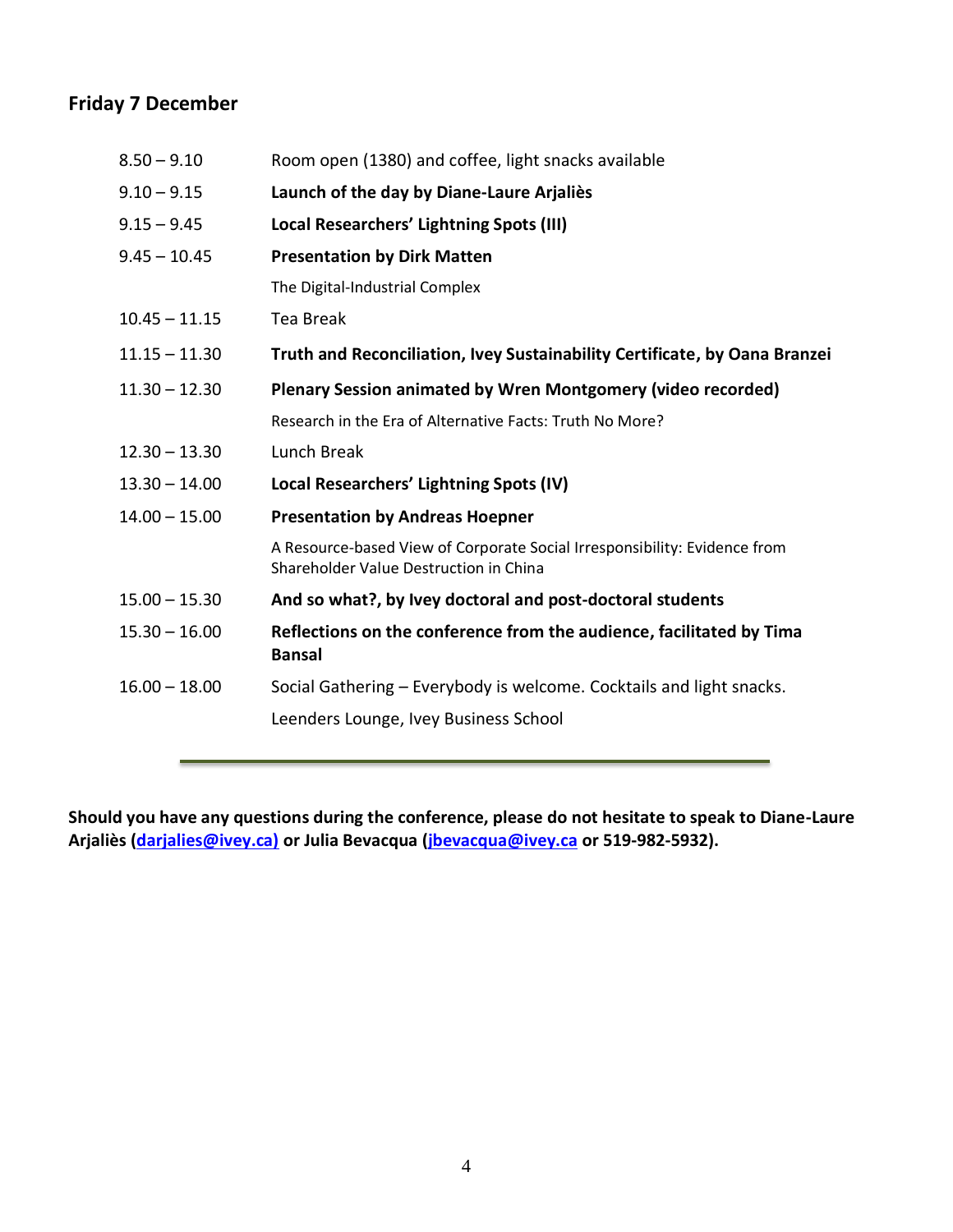# **Local Researchers' Lightning Spots**

## **On Thursday (I) – 14.45 – 15.15**

| $14.45 - 14.50$ | Sylvia Grewatsch, Ivey Business School                                                                                             |
|-----------------|------------------------------------------------------------------------------------------------------------------------------------|
|                 | How can government innovate for sustainability? The case of the Alberta Oil Sands Technology<br>and Research Authority (1974-1994) |
| $14.50 - 14.55$ | Hannele Mäkelä, University of Tampere                                                                                              |
|                 | Corporate Accountability and Stakeholder Pluralism                                                                                 |
| $14.55 - 15.00$ | Jury Gualandris, Ivey Business School                                                                                              |
|                 | Collective ESG Disclosure in supply chains                                                                                         |
| $15.00 - 15.05$ | Haitao Yu, Ivey Business School                                                                                                    |
|                 | Place and Resilience: How Could Organizations Facilitate a Sustainable Future for Indigenous<br>Communities?                       |
| $15.05 - 15.15$ | 0&A                                                                                                                                |

## **On Thursday (II) – 16.45 – 17.15**

| $16.45 - 16.50$ | Truzaar Dordi, University of Waterloo                                                                                            |
|-----------------|----------------------------------------------------------------------------------------------------------------------------------|
|                 | Strategies for Integrating the Canadian Financial Sector into Financing the Transition to a Low-<br>Carbon Economy               |
| $16.50 - 16.55$ | Tina Dacin, Queen's University                                                                                                   |
|                 | Saving Craft, Saving Place                                                                                                       |
| $16.55 - 17.00$ | Jilde Garst, Wageningen University                                                                                               |
|                 | Becoming Value-Sensitive in Absorbing Knowledge: The Capabilities Needed by Food Firms to<br>Answer the Societal Call for Health |
| $17.00 - 17.05$ | Diane-Laure Arjaliès, Ivey Business School                                                                                       |
|                 | Indigenous Forms of Accounting                                                                                                   |
| $17.05 - 17.15$ | Q&A                                                                                                                              |

## **On Friday (III) – 9.15 – 9.45**

| $9.15 - 9.20$ | Nahyun Kim, Ivey Business School                                                                  |
|---------------|---------------------------------------------------------------------------------------------------|
|               | Speaking Anthropocene: A big data analysis of sustainability reporting after the financial crisis |
| $9.20 - 9.25$ | Daniel Waeger, Wilfrid Laurier                                                                    |
|               | An Agenda-Setting Model of Stakeholder Influence                                                  |
| $9.25 - 9.30$ | <b>Charles Cho, Schulich School of Business</b>                                                   |
|               | Sustainability and CPA Canada: A Paradox or Love-Hate Relationship?                               |
| $9.30 - 9.35$ | Hadi Chapardar, Ivey Business School                                                              |
|               | Circular Economy and Industry Hybrid Regulation                                                   |
| $9.35 - 9.45$ | Q&A                                                                                               |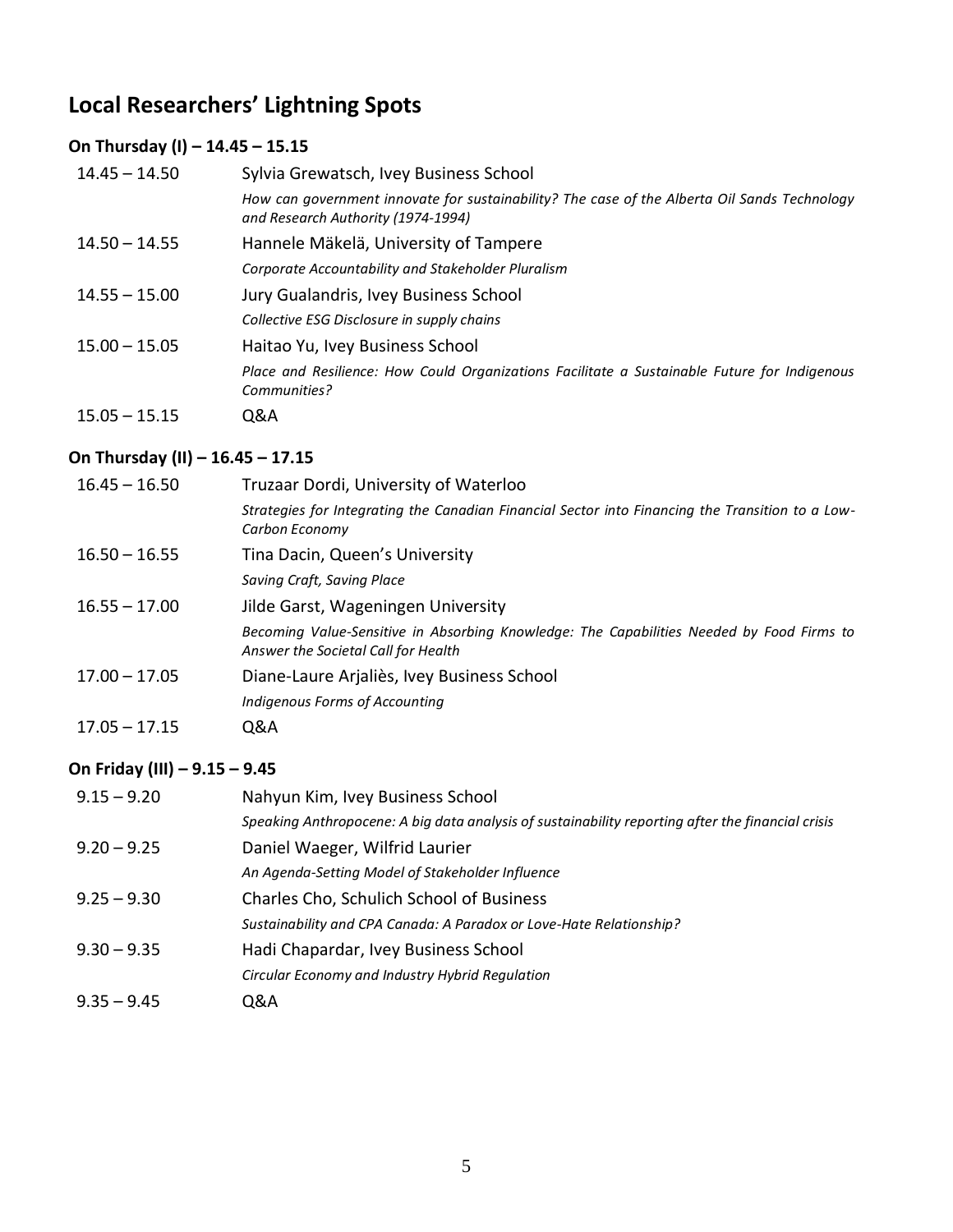### **On Friday (IV) – 13.30 – 14.00**

| $13.30 - 13.35$ | Oana Branzei, Ivey Business School                                              |
|-----------------|---------------------------------------------------------------------------------|
|                 | Self-binding Unbound: The Role of Ulysses Contracts in Environmental Innovation |
| $13.35 - 13.40$ | David Sumpton, Lawrence Kinlin School of Business                               |
|                 | Sustainable Procurement - Industry Perspective                                  |
| $13.40 - 13.45$ | Robert Phillips, Schulich School of Business                                    |
|                 | <b>Historic Corporate Responsibility</b>                                        |
| $13.45 - 13.50$ | Tom Lyon, University of Michigan                                                |
|                 | Greenwash and Brownwash in the Wine Industry                                    |
| $13.50 - 14.00$ | 0&A                                                                             |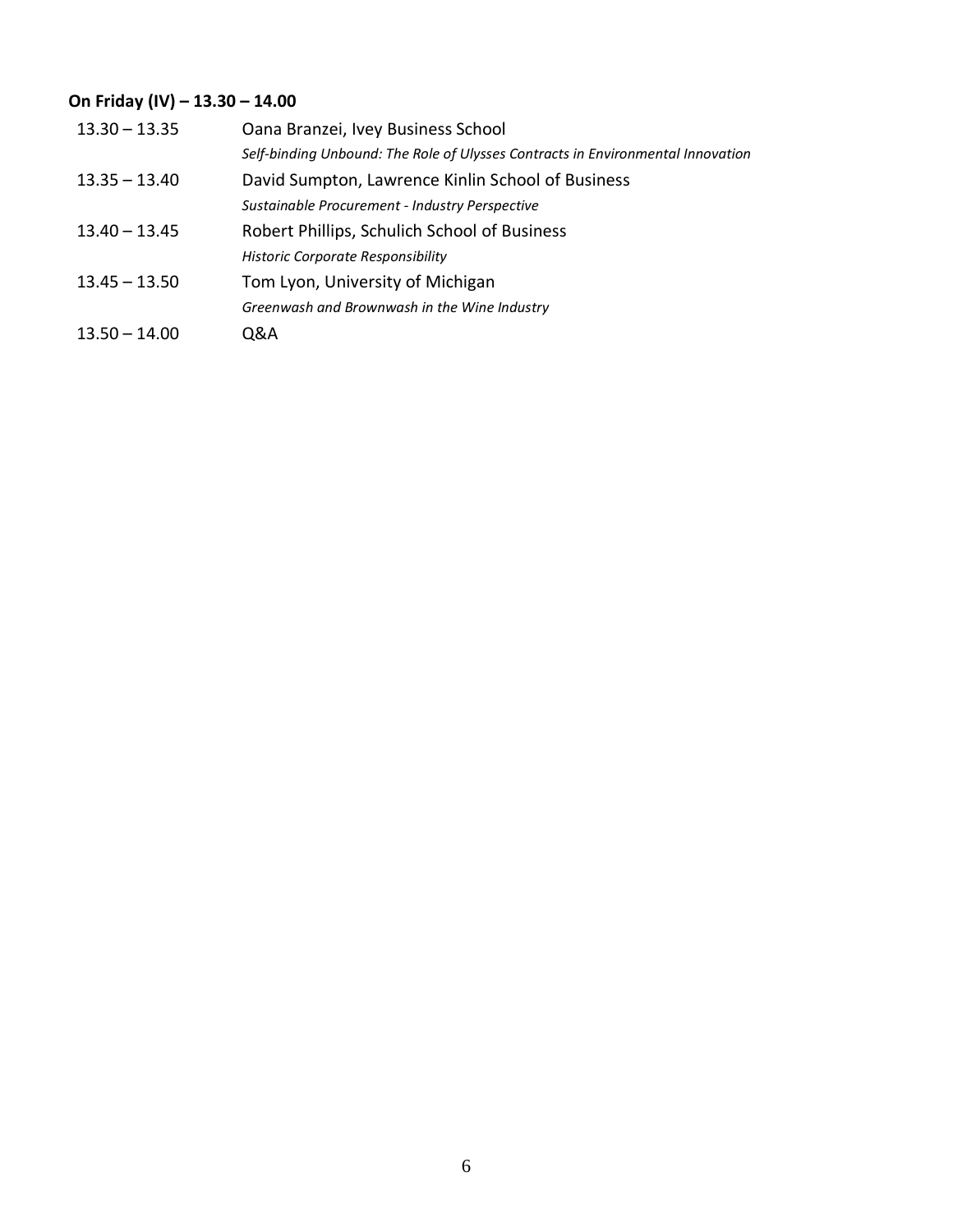# **Biographies of Guest Speakers**

#### **Vanessa Ambtman-Smith, Western University**



Vanessa Ambtman-Smith is of Nêhiyaw-Métis ancestry, and a first year PhD student at Western University, studying the geographies of Indigenous Health. Throughout her 17-year career in the Indigenous health field, Vanessa has sought ways to re-design health systems to enable access culturally safe care, and to innovate and advance models of care that go beyond the traditional view of healthcare. Her research includes examining and evaluating traditional healing spaces within hospital contexts as a form of reconciliation. In 2018, Vanessa was the recipient of an Ontario Indigenous Mentorship Network Scholarship, awarded to emerging Indigenous health scholars who are engaged in community-based health research. Vanessa is currently the Research Evaluation Manager for the Indigenous Mental Wellness Pathways Project through Lawson Health Research Institute and St. Joseph's Health Care London. She is a mother of two children. In 2017 she was appointed by the province of Ontario as a board member of the civilian-led Police Services oversight body for the City of London.

#### **Jerry Davis, Michigan Ross School of Business**



Jerry Davis is the Gilbert and Ruth Whitaker Professor of Business Administration at the Ross School of Business and Professor of Sociology, The University of Michigan. Davis received his PhD from the Graduate School of Business at Stanford University. Davis's research is broadly concerned with corporate governance, finance and society, and new forms of organizations. [Recent writings](http://webuser.bus.umich.edu/gfdavis/articles.htm) examine how ideas about corporate social responsibility have evolved to meet changes in the structures and geographic footprint of multinational corporations; whether "shareholder capitalism" is still a viable model for economic development; how income inequality in an economy is related to corporate size and structure; why theories about organizations do (or do not) progress; how architecture shapes social networks and innovation in organizations; why stock markets spread to some countries and not others; and whether there exist viable organizational alternatives to shareholder-owned corporations in the United States.

Davis has published widely in management, sociology, and finance. He is currently Editor of the Administrative Science Quarterly and Director of the Interdisciplinary

Committee on Organization Studies (ICOS) at Michigan. His latest book is [The Vanishing American Corporation: Navigating](http://www.amazon.com/Changing-Your-Company-Inside-Intrapreneurs/dp/1422185095/)  [the Hazards of a New Economy](http://www.amazon.com/Changing-Your-Company-Inside-Intrapreneurs/dp/1422185095/) (Berrett-Koehler, 2016). It is good.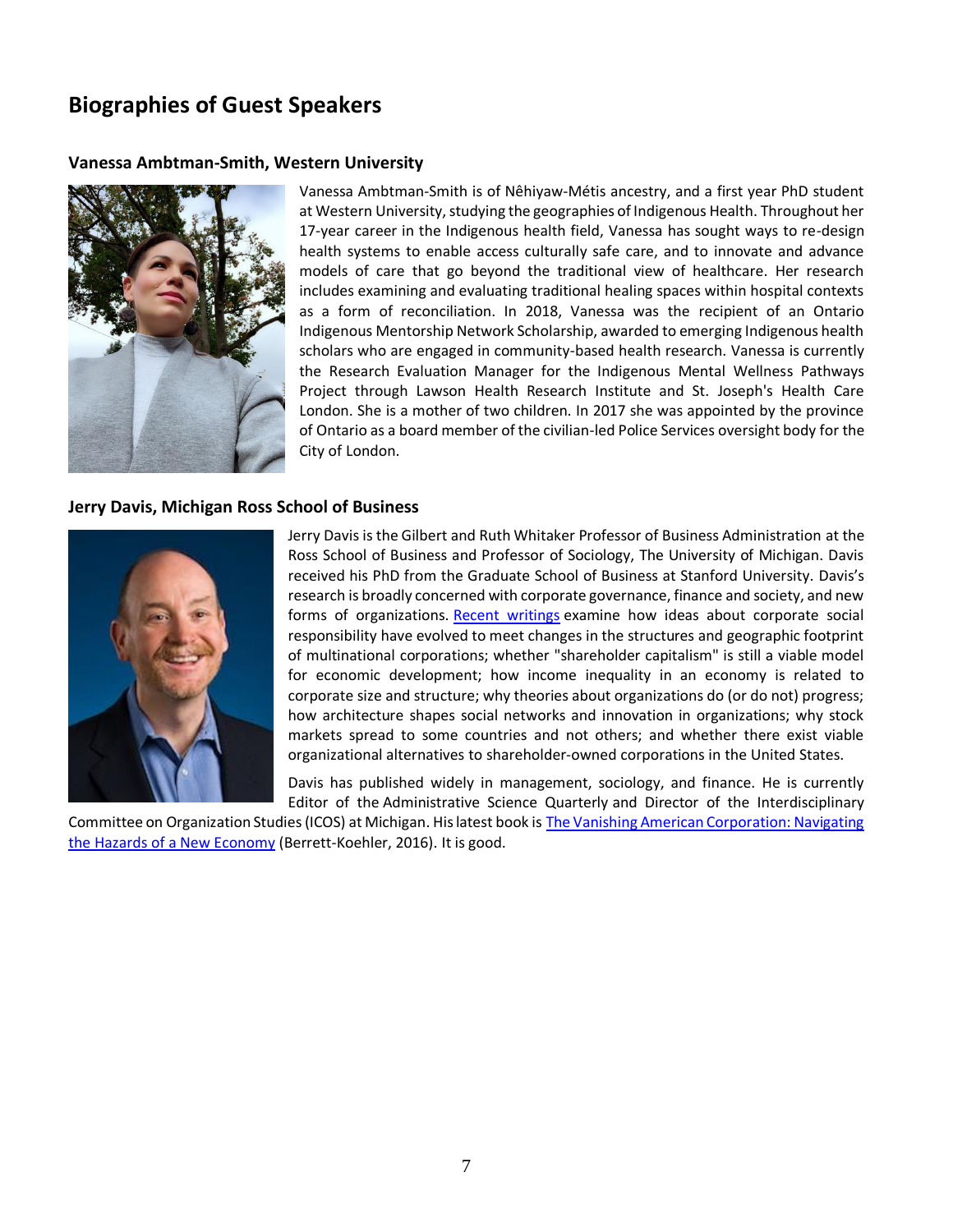#### **Andreas Hoepner, University College Dublin**



Professor Andreas G. F. Hoepner, Ph.D., is a Financial Data Scientist working towards the vision of conflict-free capitalism. While the vision is unlikely fully achievable, Andreas' view is that anyone can strive to make a regular contribution to reducing abusive conflicts of interests and thereby enhancing the fairness of our society and its financial system. Formally, Dr. Hoepner is Full Professor of Operational Risk, Banking & Finance at the Michael Smurfit Graduate Business School and the Lochlann Quinn School of Business of University College Dublin. He publishes interdisciplinary in journals such as Accounting, Auditing & Accountability; Brain & Behavior; Ecological Economics; Environment & Planning C; European Journal of Finance; Journal of Business Ethics; and Journal of Business Finance & Accounting. He is co-editor of the Cambridge Handbook of Institutional Investment and Fiduciary Duty (foreword by Al Gore) and the Routledge Handbook of Responsible Investment.

Prof. Hoepner's research and views have been covered in mainstream international media including BBC, Financial Times, The New York Times, CNN, Guardian, and more.

He has presented professionally relevant insights from his research to dozens of asset managers including three quarters of the trillion US\$ group. An extensive record of Prof. Hoepner¿s publications, presentations and outreach activities can be found via [his private website,](https://sites.google.com/sociovestix.com/andreasgfhoepner/home) which also discloses the ISINs of his personal investments to practise full transparency around any potential conflicts of interest.

#### **Clint Jacobs, Walpole Island First Nation**



Clint Jacobs is Anishnaabe from Bkejwanong – Walpole Island First Nation, which is located on the north shores of Lake St. Clair. Bkejwanong has some of the country's most biologically diverse ecosystems as well as a membership of over 5,000 people. Clint is part of the team of the Walpole Island Heritage Centre's Natural Heritage Program that implements numerous initiatives relating to the conservation of Walpole Island First Nation's natural heritage. Clint is also the founder and president of the Walpole Island Land Trust; which is a registered charity.

Through the Natural Heritage Program and Land Trust, they have purchased and protected ecologically significant habitats on Walpole Island containing multiple species at risk; conducted landholder contacts; developed and delivered education, communication and outreach programs to raise community awareness of species at risk; assessed and mapped numerous species at risk populations; undertook mitigation and recovery initiatives relating to species at risk; advised research activities in collaboration with various universities; and designed and carried out consultation processes. Clint is also a member of the National Aboriginal Council on

Species at Risk, which is an advisory council that provides advice to the federal Minister of the Environment and Climate Change on the implementation of the Species at Risk Act.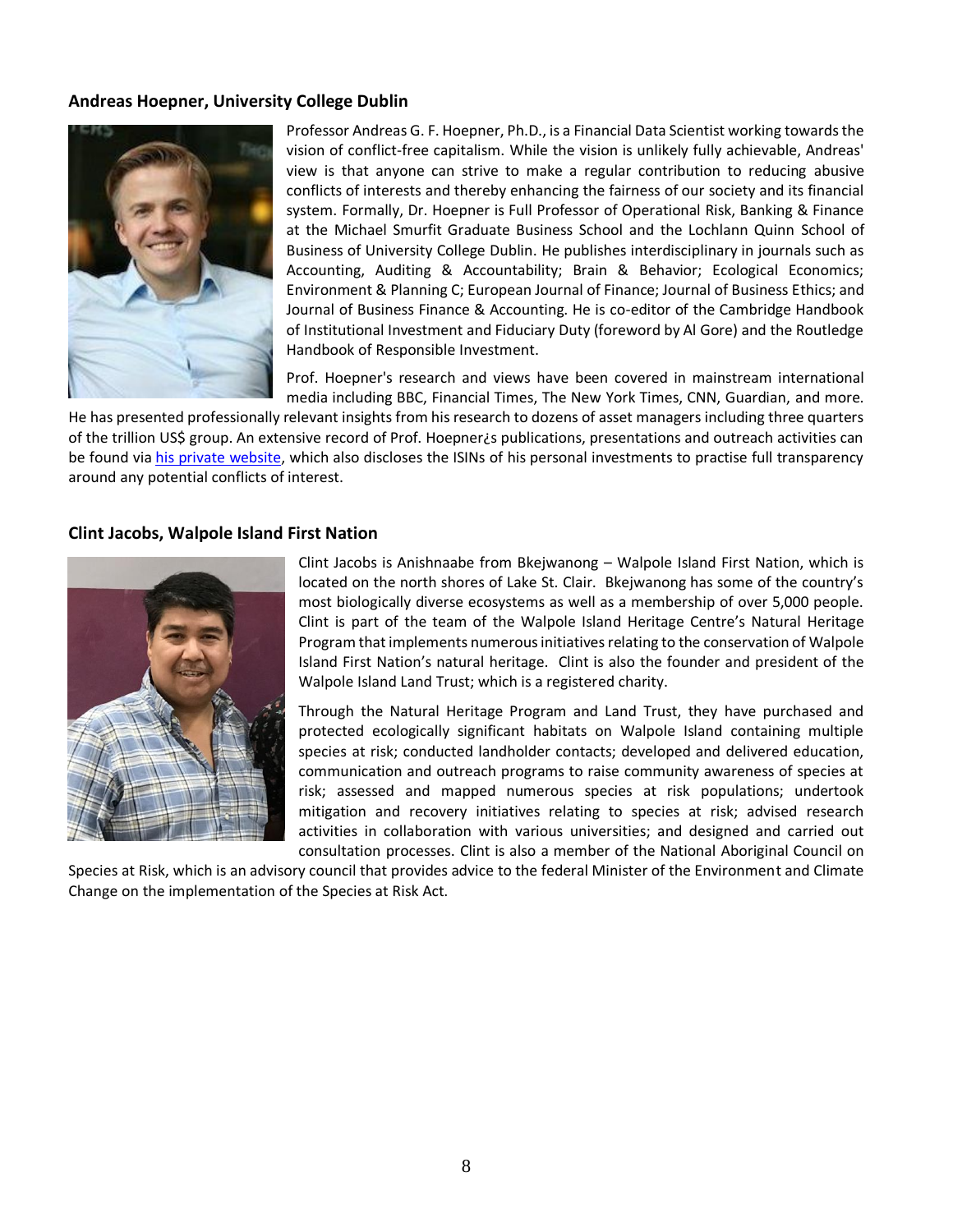#### **Janelle Knox-Hayes, Massachusetts Institute of Technology**



Janelle Knox-Hayes is the Lister Brothers Associate Professor of Economic Geography and Planning in the Department of Urban Studies and Planning. Her research focuses on the ways in which social and environmental systems are governed under changing temporal and spatial scales as a consequence of globalization. She has studied the political and economic interface of financial markets and environmental systems and how individuals and organizations plan and make decisions under conditions of socioeconomic uncertainty. Her latest project examines how social values shape sustainable development. Janelle has been the recipient of an SSRC Abe Fellowship for study of environmental finance in the Asia-Pacific and a Fulbright Fellowship for study of sustainable decision-making in Iceland. Janelle is the author of a number of peerreviewed works in prestigious journals and presses. She serves as an editor of the Cambridge Journal of Regions, Economy and Society.

Prior to joining DUSP, Janelle was an associate professor in the School of Public Policy at Georgia Tech. She completed her BA (Summa Cum Laude) in International Affairs,

Ecology, and Japanese Language and Civilizations from the University of Colorado Boulder in 2004 and her MSc (with Distinction) and DPhil from the University of Oxford in 2006 and 2009 respectively. Before starting graduate school, Janelle worked as an energy analyst for the United States Government Accountability Office. While in graduate school, she also worked as an energy analyst for New Energy Finance.

#### **Dirk Matten, Schulich School of Business**



Dirk Matten is a Professor at the Schulich School of Business where he holds the Hewlett-Packard Chair in Corporate Social Responsibility. He has a doctoral degree and the habilitation from Heinrich-Heine-Universität Düsseldorf in his native Germany. He is also a Visiting Professor at the University of London, the University of Nottingham and at Sabancı University in Istanbul.

Dirk currently serves as Schulich's Associate Dean, Research. He is also the Co-Founder and Director of the Centre of Excellence in Responsible Business (COERB) at the Schulich School of Business.

Dirk has taught and done research at academic institutions in Argentina, Australia, Belgium, Britain, Canada, the Czech Republic, France, Germany, India, Italy, Turkey, and the USA. He has published 24 books and edited volumes as well as more than 80 articles and book chapters which have won numerous prestigious awards. His work has appeared in many international journals including Academy of Management Review, California Management Review, Human Relations, Journal of Management

Studies, and Organization Studies. Dirk is a co-editor of the journal Business & Society (SAGE). He is frequently cited and interviewed for newspapers and TV and writes Op-Eds for papers such as Der Spiegel or The Globe and Mail. The Cambridge based think tank CSR International ranks him among the 'Top 100 CSR Leaders'.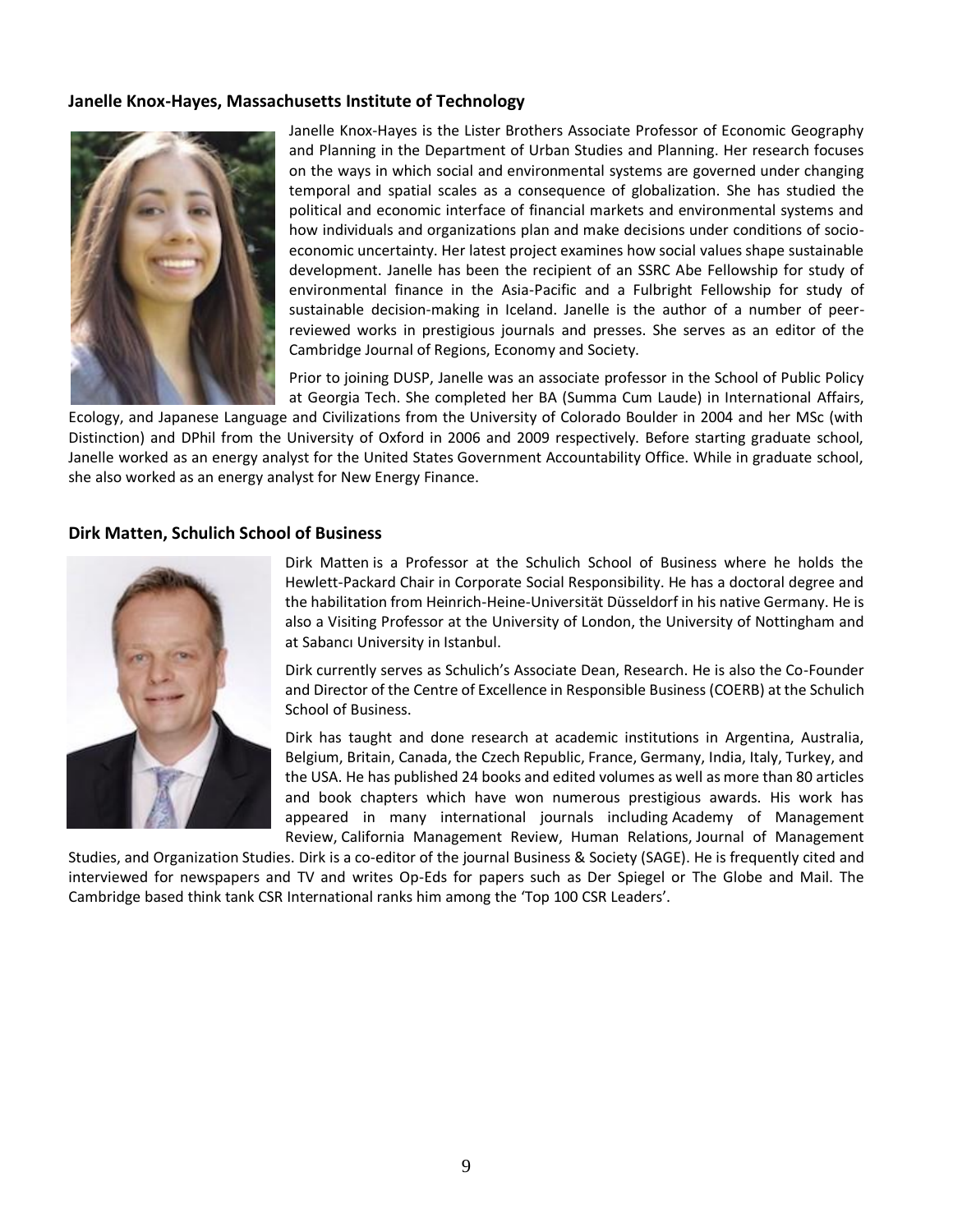# **The Sustainability Group at the Ivey Business School**

Sustainability is taught in all Ivey programs. Although the approach to teaching sustainability varies considerably across programs, there are consistent features. The sustainability courses assume that economic development should "meet the needs of present generations, without compromising the needs of future generations." We take a multidisciplinary view to understand how business can address big world problems over the long term. In other words, the course analyzes how business can create less harm and be a force for good. The issues covered include climate change, toxicity, poverty, income inequality, inclusivity, and wellbeing. The business tools that help achieve these aims include financial analysis, accounting for the triple bottom line, supply chains, social enterprises, innovation, corporate governance, and public policy.

Our undergraduate HBAs are required to take a Corporations and Society course, in which half of the classes is the same across sections and the other half differ by topical focus (e.g. public policy, strategy, finance, diversity). MBA students have several sessions that are co-taught by two faculty members: one with a sustainability emphasis and the other with a functional emphasis. Doing so clearly demonstrates how sustainability pertains to all aspects of business. Both the HBAs and MBAs also are provided electives in sustainability. In addition, Ivey PhD students in General Management can select "Sustainability" as their main discipline. And, students in our EMBA program are required to take a core course in sustainability. Finally, Students in the MSc program can choose an elective in sustainability, but have programmatic events throughout the year.

Half of the faculty members at the Ivey Business School are conducting some research or teaching on a topic that relates to sustainability, although they may belong to different area groups. The professors in the Sustainability Area Group listed below have an explicit disciplinary affiliation with the group of sustainability.



**Diane-Laure Arjaliès,** joined the Ivey Business School in 2015 as an assistant professor – a cross-disciplinary appointment between Managerial Accounting and Control, Sustainability and General Management. Her research investigates how the fashioning of new devices and/or collective actions can help transform markets towards sustainability. Ethnographer by training, she enjoys doing field research and sharing her experience with students and practitioners. She aims to push the boundaries of knowledge by investigating the latest social innovations in finance and accounting (e.g. sustainable finance, biodiversity performance, integrated reporting). Her work in this area has won her several academic and professional prizes. The French Ministry for Finance and Economy has recently appointed her to the Scientific Committee of the French Socially Responsible

Investment label. She is also a board member of the French Social Investment Forum, an advisory member of the Principles for Responsible Investing and a Jury member of the FIR-PRI Finance and Sustainability Awards**.** Her last book, co-authored with a renowned team of social studies of finance scholars, is available at the *Oxford University Press*, Chains of Finance: How Investment Management is Shaped.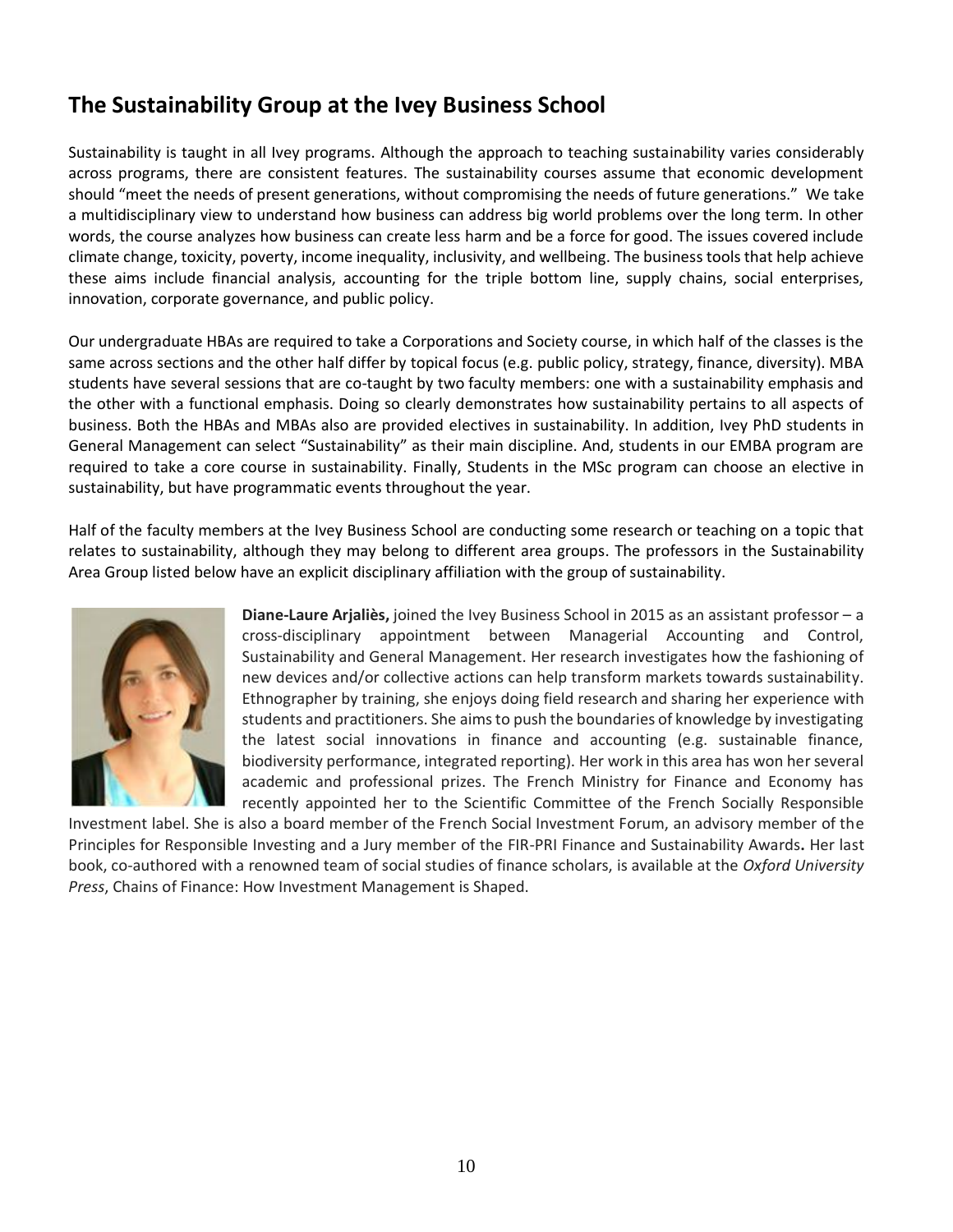

**Tima Bansal,** is the Canada Research Chair of Business Sustainability at the Ivey Business School. She is also the Director of the Centre on Building Sustainable Value and the Executive Director for the Network for Business Sustainability. In 2017, she was designated a 'Distinguished Scholar' by the Organizations and Natural Environment Division of the Academy of Management and in 2008, a 'Faculty Pioneer for Academic Leadership' by the Aspen Institute. Her research interests are at the intersection of sustainability and strategy. Her TedX talk describes some of her recent ideas. She has published in the Academy of Management Journal, Organization Science, Strategic Management Journal, and the Journal of International Business Studies, among others. She has co-edited two books in Business and the Natural Environment. Her research has also been cited in the popular press including The Globe and Mail, National Post, Wall

Street Journal, and The Independent. She is currently a Deputy Editor for the Academy of Management Journal and was an Associate Editor from 2010 to 2013. She has also sat on eight other editorial boards in the past. Since 1999, she has successfully raised over \$10 million in government grants and \$2M in corporate funding for sustainabilityrelated research.



**Oana Branzei,** is Donald F. Hunter Professor of International Business and Associate Professor of Strategy at the Ivey Business School. She is also the Director of the Sustainability Certificate program and the founder, convener and host faculty of the Ivey/ARCS PhD Sustainability Academy, an annual event of the Alliance for Research on Corporate Sustainability. Oana held a 2012/2014 visiting appointment with the Center for Positive Organizational Scholarship and the Erb Institute for Global Sustainable Enterprise at the Ross School of Business, University of Michigan. Oana's research interests, at the intersection of strategy and sustainability, include the pro-social foundations, forms, and functions of business as agents of positive social change and the relational micro-processes of value creation, capture and distribution. She leads major research initiatives on positive social change, social enterprise, sustainable communities, and cross-sector partnerships.

At Ivey, Oana has taught in the HBA, MBA, MSc, EMBA and PhD programs. Oana is a field editor for the Journal of Business Venturing and serves on the Editorial Review Boards of the Journal of Management and Academy of Management Learning and Education.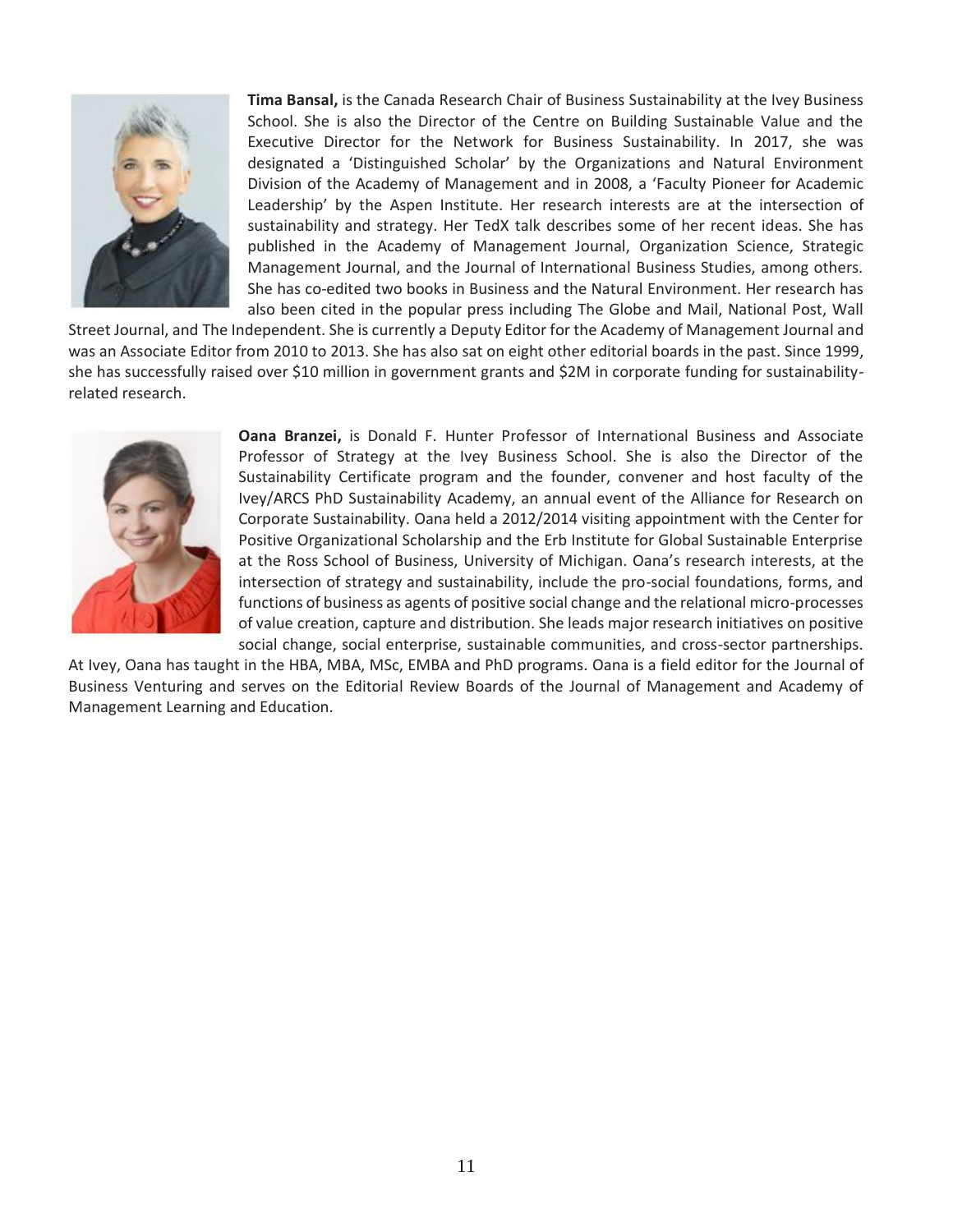

**Jury Gualandris** joined Ivey in 2017 in the Operations Management and Sustainability groups. Jury's research interests focus primarily on examining the development and capable functioning of supply chains that strive to operate within natural and social thresholds. This research has shown that manufacturing firms embedded in supply chains characterized by high knowledge heterogeneity and high operational integration are more successful at developing and adopting greener and safer production and sourcing practices, as well as at deploying evaluation and verification processes that deliver material information to external stakeholders. He has published in the Journal of Operations Management, The Journal of Supply Chain Management, and The International Journal of Operations and Production Management, among others. Jury seats in the executive board of IPSERA [\(www.ipsera.com\).](http://www.ipsera.com)/) Prior to joining Ivey, Jury was

on the faculty at UCD Smurfit Business School.



**Deishin Lee** joined Ivey in 2018 in the Operations Management and Sustainability groups. Deishin uses an operational lens to study sustainability problems, focusing on how natural resources can be utilized more effectively. She studies field-based problems in a number of different industries including food, energy, high tech, and industrial manufacturing. Deishin also has a stream of research on the management of information and technology in a network environment.Prior to joining Ivey, Deishin was on the faculty at Harvard Business School and Boston College. Before her doctoral studies, she worked in the telecommunications industry in the area of manufacturing and product development.



**Dr. Wren Montgomery** joined Ivey in 2018 as a member of the Sustainability and General Management groups. She also holds a Visiting Research Scholar appointment at the University of Michigan's Erb Institute for Business Sustainability. Professor Montgomery's research focuses on emerging pressures on water resources and institutions including tensions over ownership, corporate water management, and access and affordability challenges. She also studies environmental entrepreneurship, cross-sectoral collaboration, and corporate greenwashing. Prior to returning to academia, Dr. Montgomery worked as a government relations and management consultant, as well as a policy analyst and strategist at senior levels of government.